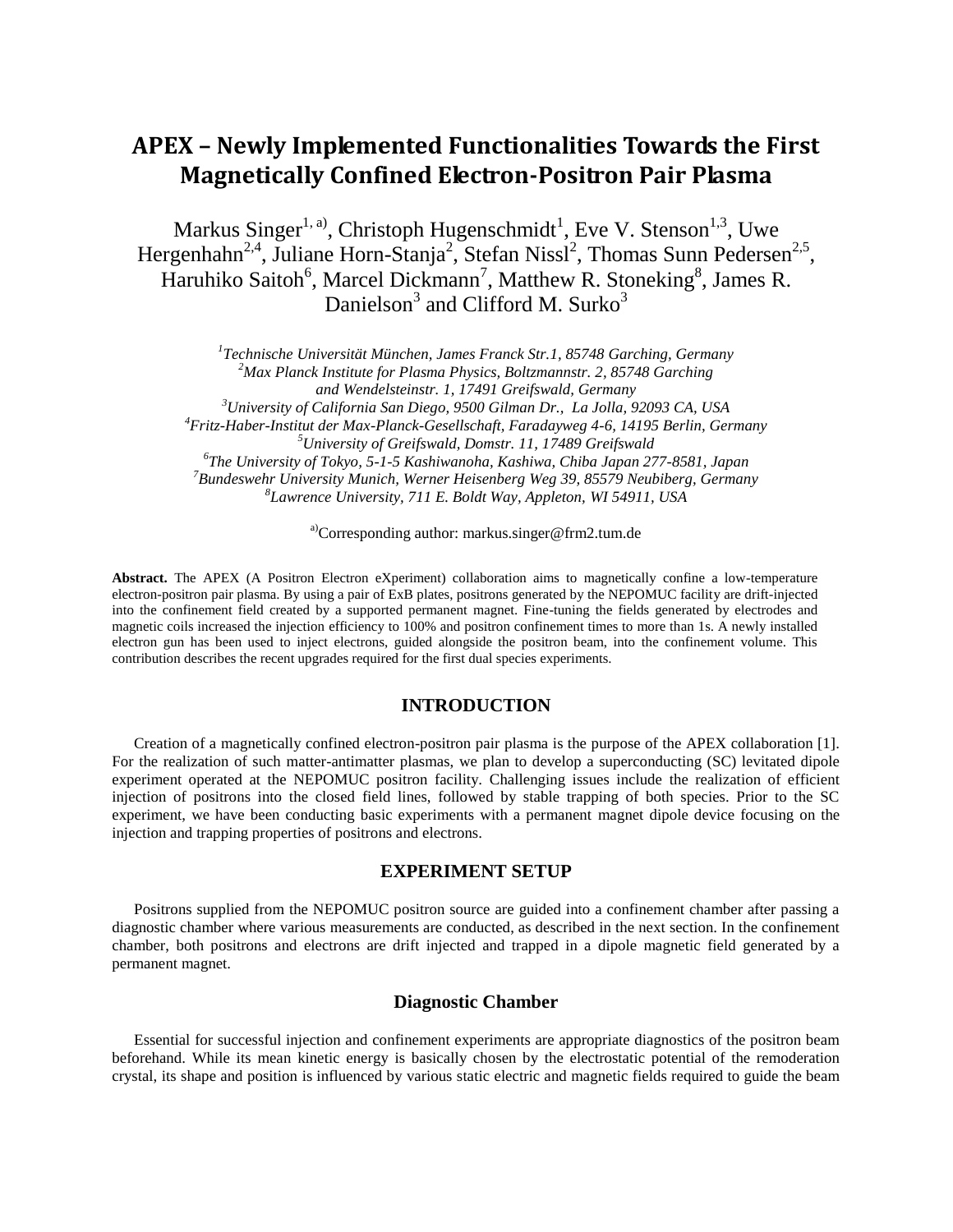towards the instrument. As the injection process of positrons into our confinement device is quite sensitive to the initial beam location, precise centering of the beam improves the reproducibility of the measurements over various beam times [2]. For this and other diagnostic purposes the setup is equipped with a diagnostic chamber which the beam passes prior to entering the confinement volume. Its main component has been upgraded from insertable plates [3], as shown in Fig. 1a, to a multi-functional structure (Fig. 1b) containing a microchannel plate (MCP), a target plate and an electron gun. These components are arranged linearly and, by using a motorized linear translator, can be either placed individually in the center of the chamber to intersect the beam, or fully retracted to provide an unperturbed propagation of the beam.

The copper target plate has a solid section serving two major purposes: when it is grounded, the annihilation gamma rays from positrons hitting the plate are detected by a BGO scintillation detector located outside the chamber. This provides a rough estimate of the beam path and is mainly used for the initial beam positioning. Further, the positron flux can be measured directly with this plate by using a charge-integrating amplifier. Two apertures in another part of the plate, with diameters of 15 mm and 3 mm, are used to verify the beam centering, as they indicate in combination with the BGO scintillation detector whether the beam is passing the apertures or hitting the plate.

When the positrons hit the MCP they generate secondary electrons which are subsequently amplified and accelerated onto a phosphor screen. The phosphor screen image is reflected in a 45° mirror towards a camera, providing access to the beam shape and position. To prevent electric stray fields from perturbing the incoming beam either due to applied biases or due to charge-up effects, a copper shield plate mounted onto the front element of the MCP assembly covers all potentially disturbing structures facing the beam.

Electrons are emitted parallel to the positron beam by an electron gun assembly mounted underneath the solid area of the target. Generating high numbers of electrons is, in contrast to positrons, a straightforward process through thermionic emission from a tungsten filament. To preserve the reproducibility of our previous experiments that were operated solely with positrons, effects of electrostatic stray fields induced by the operating electron gun on the positron beam must be minimized. For this purpose, the electron gun comprises a minimal design with its outer diameter (30 mm) being smaller than the width of the target plate (40 mm) covering it. The electron gun is embedded in a stainless-steel case which is, like the target plate, grounded during operation. It consists of a Vshaped tungsten filament and a Wehnelt electrode of 5-mm thickness, mounted with a distance of 5 mm to the output aperture (3-mm diameter). The electron beam propagates parallel to the centered positron beam, with an offset distance of less than 2 cm, into our confinement chamber by using the same adiabatic guiding fields. Simulations indicate that this very simple structure is capable of manipulating the beam (Figure 1 bottom). However, as the electron gun is located within the magnetic field of the beam line, the actual particle trajectories differ from this simulation, as it does not include the adiabatic guiding. Nevertheless, the measured current of electrons injected into the dipole trap is affected by changing the electric bias on the Wehnelt electrode.

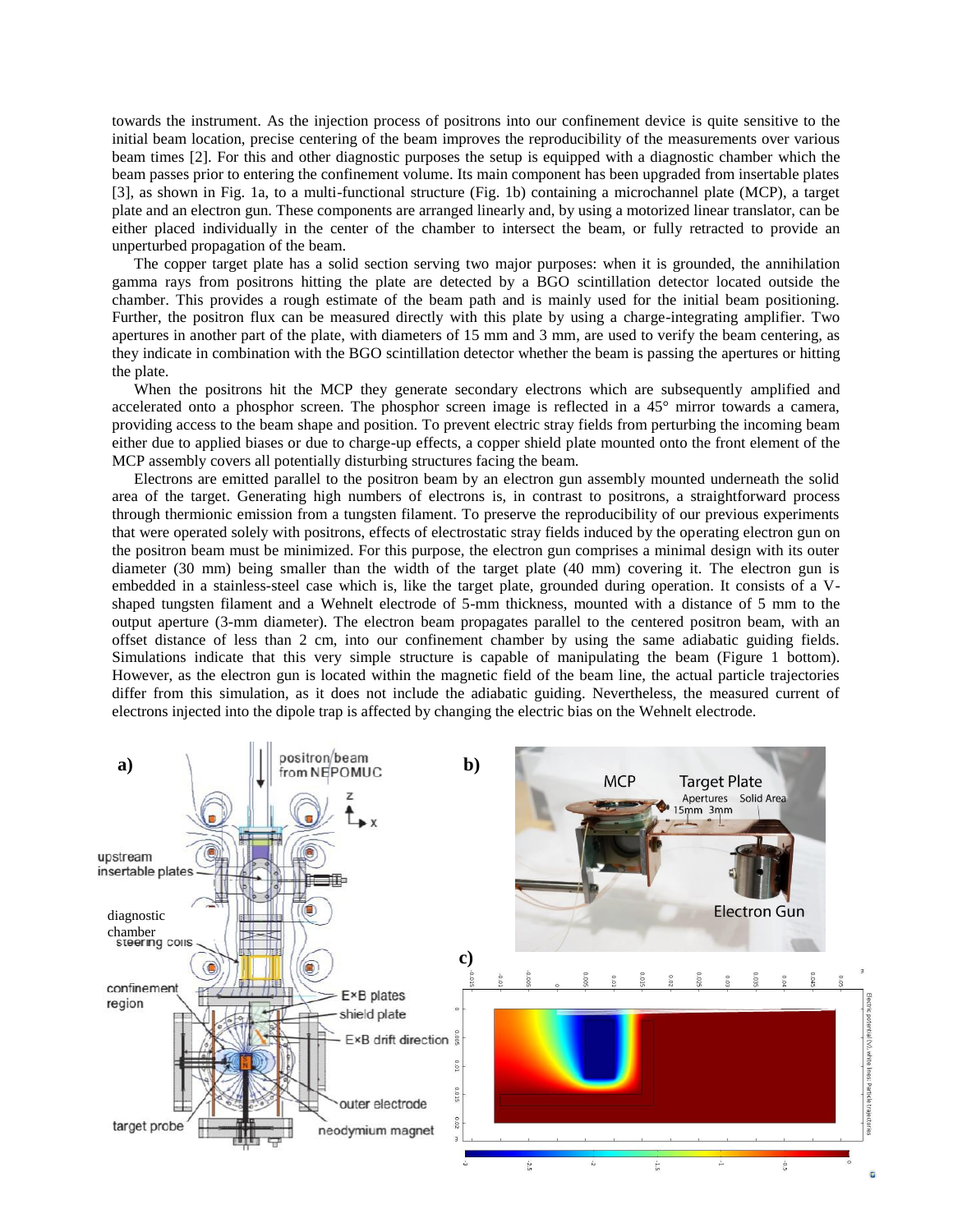#### **Figure 1:**

**(a)** Sketch of the APEX setup [3]. Magnetically guided positrons enter the confinement chamber, where they are drift injected into the confinement field created by a supported permanent magnet, after passing the diagnostic chamber.

**(b)** Photograph of the diagnostic assembly that has replaced the insertable plates (on a)). The complete structure can be moved horizontally to centrally position the individual sections under the incoming positron beam. From left to right: MCP placed above a 45° mirror to image the beam and check its positioning, followed by a copper target plate consisting of two apertures (15 and 3mm) and a solid section. An electron gun is placed underneath the target plate's solid area.

**(c)** Simulation of the electric field in rotational symmetry of the electron gun. The field of the negative biased Wehnelt electrode is restricted within the case, while the electron trajectories (white stripes) indicate the focusing capabilities of this minimalistic design.

## **Confinement chamber**

After passing through the diagnostic region but before entering the confinement chamber, the beam position can be optimized for injection by two pairs of steering coils (Fig. 1a) in order to improve the injection. The main component of the confinement chamber is a supported cylindrical permanent magnet, embedded into a copper case which can be electrically biased against the vacuum chamber. Above the magnet, a pair of ExB plates and a shield plate placed perpendicular to them is mounted. The complete confinement setup is surrounded by a cylindrical wall divided into 10 horizontally and vertically segmented electrodes in two layers. The bottom layer consists of 8 identical electrode segments surrounding the magnet, while the top layer consists of two electrodes surrounding the ExB plates: a 1/8 segment is adjacent to the injection port while the remaining 7/8 of circumference denotes the second electrode. These electrodes can be biased individually either with static potentials or with time-varying fields capable of compressing the orbits by applying a rotating wall technique.

For diagnostic purposes, two BGO scintillation detectors are used to measure the annihilation events. One of them detects counts of positrons that are not successfully injected and annihilate near the injection region, while the other one observes a target probe, insertable on the equatorial plane of the magnet at the side opposite to the injection region. When fully inserted, all the positrons performing a 180° toroidal precession around the magnet will hit either the probe or its supporting rod. Measuring the annihilation counts as a function of the target position provides information on the distance between the positron cloud and the magnet. Furthermore, the positron flux can be measured directly with a charge-integrating amplifier, and injected electron currents can be measured with a picoammeter.

# **ELECTRON INJECTION USING POSITRON CONDITIONS**

Injecting electrons or positrons into a magnetic dipole field is not a straightforward process [4]. Incoming positrons following the magnetic field lines from the beam line would be lost either by magnetic mirroring or by annihilation at the magnet's top pole. To reach the confinement region, the particles need to drift across magnetic field lines. This process is induced by a set of ExB plates (Fig. 1a). Injected positrons then magnetically mirror into the trap directly or after being electrostatically reflected by the positively biased segments of the outer electrode. When trapped, the particles perform a rapid gyromotion around the magnetic field lines, a bounce motion while being reflected magnetically or electrostatically between the two poles of the magnet and a slow toroidal drift motion around the magnet.

Even though injecting electrons employs the same principles as used for positron injection, the realization of simultaneous injection of both species is not trivial. The applied static electric field configurations are optimized for an efficient positron injection, which is achieved by applying repulsive potentials to the magnet and certain outer wall segments. Consequently, high numbers of electrons are lost because of these positive electrode biases and the shifted beam position. Nevertheless, as electrons can easily be generated in very high numbers, the injected numbers still exceed their positron counterpart by orders of magnitudes.

Here, we demonstrate that electron injection is possible although the biases applied to the two wall electrodes next to the injection area as well as to the magnet are optimized for efficient positron injection and therefore positive. For this measurement, the electron gun was placed at the same position a positron beam would be placed. The nominal bias voltages in the confinement device are  $+8V$  to the magnet,  $+14V$  to the outer electrode next to the ExB plates and  $+22V$  to its bottom equivalent. Electrons were emitted using a  $-18V$  bias on the filament, while  $+/-240V$  are applied to the ExB plates.